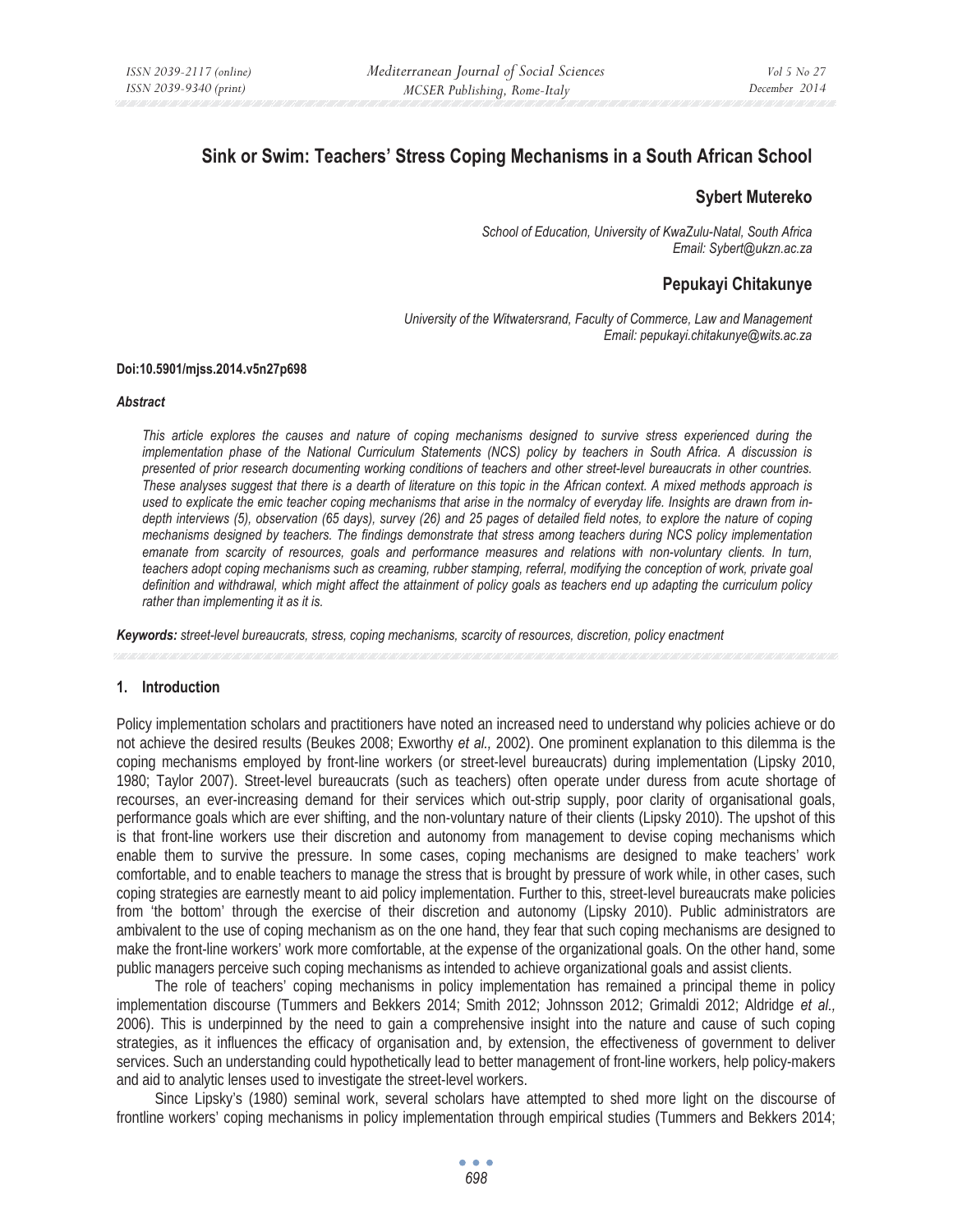Smith 2012; Johnsson 2012; Richards 2012; Mansfield *et al.*, 2012; Aldridge *et al.*, 2006). Smith who was studying coping mechanisms among teachers, reports that most of them distanced themselves from stressful situations where possible or adopted confrontive actions to face the pressures and stressors (Smith 2012). Other coping mechanisms identified include problem-solving, help-seeking skills, ability to accept failure and dependence on social support networks (Mansfield *et al., 2012)*. Some scholars classify teachers' mechanisms as personal coping mechanisms, professional coping mechanisms, social coping mechanisms and institutional coping mechanism (Murray-Harvey *et al.,* 2010) while some group them into three broad categories: client control, job conceptualisation and client conceptualisation (Johnsson 2012). These understandings will help to inform the current study.

Whilst we know much about coping mechanisms among front-line workers in the Western world, we know less about insights surrounding this topic from an African context. This is despite Lipsky's (1980; 2010) assertion that the exercise of discretion and coping mechanisms during policy enactment are underpinned by the socio-cultural environment of concerned street-level bureaucrats. Previous studies have mostly focused on the coping mechanisms of street-level bureaucrats in developed nations. Consequently, the behaviour and nature of coping mechanism is not well understood. Our knowledge concerning the coping mechanisms of street-level bureaucrats in South Africa is largely based on understandings and data sets generated in the Western world.

It is against this backdrop that we undertook this study to investigate how teachers at a school in South Africa cope with the pressure that comes with their work in the implementation of National Curriculum Statements (NCS). Our research approach places more emphasis on phenomenological meanings, to more fully understand the coping strategies used by teachers in everyday school life. Little research has focused on the meanings that the coping strategies assume in the world of school teachers. From this interpretive orientation, two important questions remain unaddressed by the existing literature: (1) what are the meanings embedded in coping mechanisms that are devised by the teachers, and (2) what coping mechanisms are adopted by teachers in the course of the work? As will be shown in the emically focused analysis, the exploration of these questions offers a deeper understanding that highlights the embedded meanings in stress coping strategies adopted by teachers.

The paper commences with a review of the literature surrounding coping mechanisms, in order to lay the theoretical foundations of the study. This section will be divided into two: causes of coping mechanisms (stressors); and coping mechanisms adopted by teachers.

## **2. Why do Street-Level Bureaucrats Employ Coping Mechanisms?**

We begin our investigation of coping mechanisms among school teachers by drawing insights from the theory of streetlevel bureaucracy (Lipsky 2010 1980). According to this theory, there are three main issues that are at the centre of causing conflicts (and stress) in street-level organisations which call for the adoption of coping mechanisms from frontline workers implementing public policies (Tummers and Bekkers 2013; Lipsky 2010, 1980). These are (1) the problem of resources, (2) goals and performance measures and (3) relations with clients. Lipsky (2010) and Keddie (2013) summarise these as the conditions of work, or school context. Each of these factors will be discussed in turn.

## *2.1 Scarcity of resources*

Concerning the problem of resources, Lipsky (2010) emphasises that street-level bureaucrats are expected to perform to their optimum levels with inadequate resources at their disposal. With reference to resources, Lipsky classifies them into theoretical, practical and personal resources. Time and information are regarded as resources that are required by streetlevel bureaucrats in order to execute their tasks effectively. And yet they are always in short supply. Because of high work-load and the need to make urgent decisions concerning their clients, they may often act without investing in searching for more information (Maphalala 2014; Lipsky 2010). Street-level bureaucrats often fear that not making such haste in the presence of clients would be interpreted as incompetence, or lack of authority, which may attract negative reactions from both management and clients.

Recent studies confirm Lipsky's (2010; 1980) assertions on effect of scarcity of time resources in the implementation of educational policy (Maphalala 2014; Aldridge *et al*., 2006:60). For instance, teachers rarely engage their learners in group activities because such activities consume a lot of time. Regarding the scarcity of time resources, one teacher gave them this response:

Considering the available time at my disposal [30 min per lesson], I feel that I won't be able to do justice to group work. Hence I decided to leave [the students] seated as they are. […] The length of my period is short and I think that, if students are to sit in groups, this is going to waste much of my time. […] Maybe, if the period length is changed, I will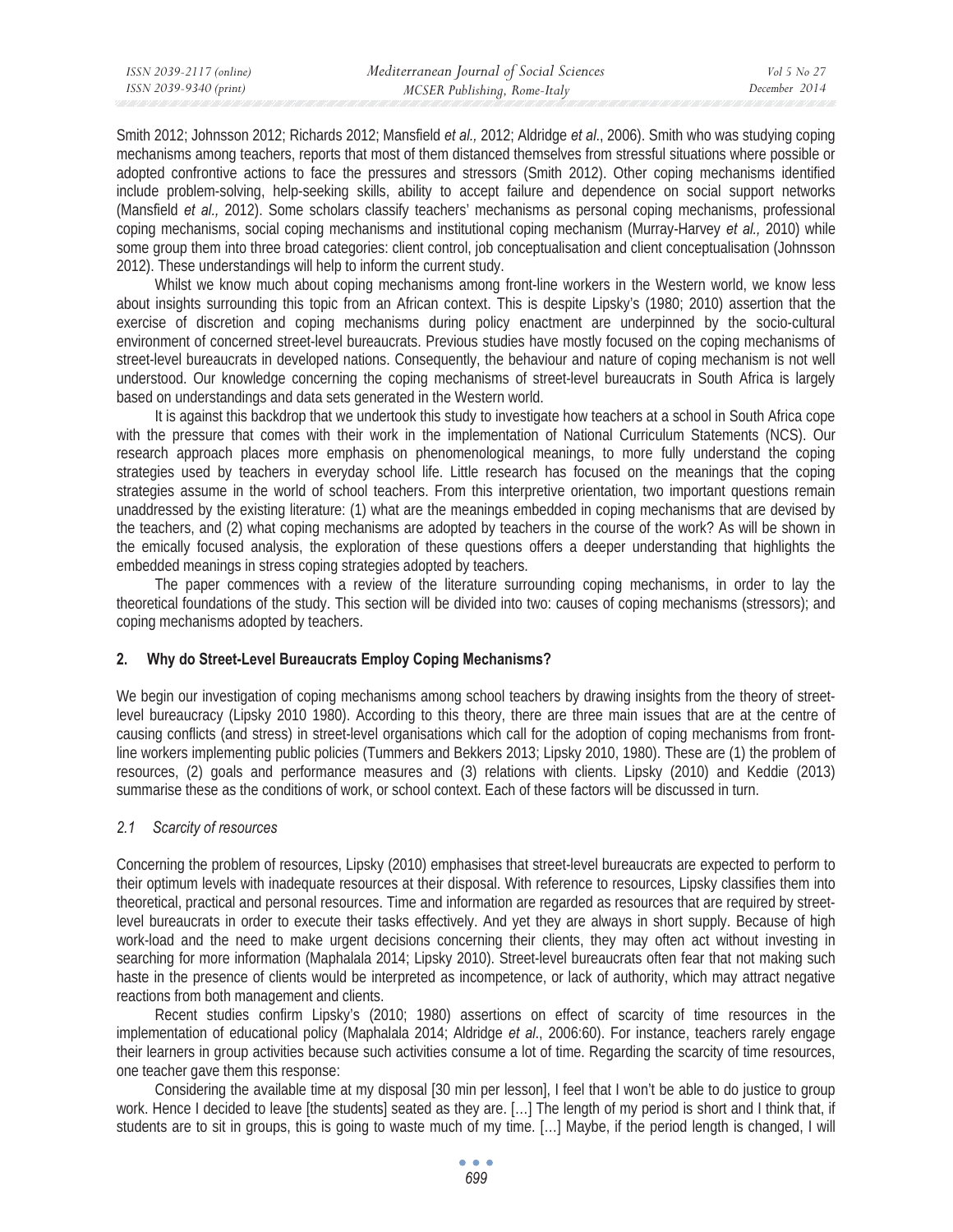consider forming permanent groups (Aldridge *et al.,* 2006, 60).

In this, the teacher was referring to the seating arrangement of the learners which reflected traditional rows at tables facing the teacher and chalkboard '*in front*'. In the face of inadequate time, this teacher finds it time-consuming to change the seating arrangement repeatedly.

Turning to practical resources, street-level bureaucrats work with fewer resources than they need (Mogashoa 2013). For instance, teachers are often overwhelmed by high teacher student ratios, which hinder effective teaching, as most of the time will be spent maintaining order (Lipsky 2010). Consonant with this is the constant fear of physical assault by students, which increases the level of stress among teachers due to poor discipline (Crossman and Harris 2006). There is also the amount of time teachers spend doing housekeeping chores such as drawing up of year plans, terms plans and lesson plans, which affect the amount of time available for their clients (Maphalala 2014; Lipsky 2010). Other studies that emerged after Lipsky (1980) confirm that resources are a major challenge for school teachers. In the South African context, most teachers face a critical shortage of resources (Aldridge *et al.,* 2006; Deventer 2009). For instance, life orientation teachers reported that they did not have sufficient facilities and equipment to offer Physical Education, Sport and Recreation (Deventer 2009,141) while Aldridge *et al.* (2006, 64) report that due to the shortage of text books teachers resorted to lecturing. Teachers argued that '… for them to be in charge of their learning process, they need to have the learning materials, which they don't because they are sharing text-books' (Harden 2002, 151; Department of Education 2003, 9). In such situations, teachers need to devise coping mechanisms and use their discretion to implement policy.

With regard to personal resources, Lipsky (2010) draws our attention to the lack of skills, knowledge and competence among frontline workers. This could be a result of inexperience or poor training. Such workers are often stressed and frustrated when they fail to perform their jobs. This is so even when the failure is attributable to the nature of their job, rather than rooted in their personal failure. A sense of efficacy is an important personal resource among teachers. A recent review of the literature on this topic found that the absence of a sense of efficacy (i.e. realised when individual workers are confident enough to master organisational objectives) can lead to pressure and burnout among teachers and even school principals (Reames *et al.,* 2013; Sharplin *et al.,* 2011; Fantilli and McDougall 2009; Nayak 2008). This sense of efficacy is often a result of effective training and experience.

Taken together, scarcity of resources in bureaucratic organisations often forces teachers to engage in survival behaviours or coping mechanism which might affect the enactment of curriculum policy. In some cases, this is done in an effort to advance the cause of their clients or achieve organisational goals (Winter 2002).

#### *2.2 Goals and performance measures*

Ambiguous, conflicting and vague organisational objectives are another critical source of stressors and pressure among frontline workers implementing curriculum policy (Lipsky 2010; Thomson 2008). The pace at which new ideas in education are coming has a direct impact on educational policy strategies and goals. Policy-makers are constantly reviewing their policies and goals in light of new knowledge. These changes create pressure on the workforce because they have to change their practice during policy enactment (Makeleni and Sethusha 2014). In that sense, policy goals in bureaucracies are 'more like receding horizons than fixed targets' (Lipsky 2010, 40).

However, a growing number of studies on the stressors that force front-line workers to devise coping mechanisms fail to take cognisance of the ambiguity of organisational goals as one of such causes of coping mechanisms (Maphalala 2014; Richards 2012; Sprenger 2011). Contrary to Lipsky's (2010) views, Sprenger (2011) suggests that it is in fact the pressure and distraction from other stressors that derail teachers from educational goals. Although this is not supported by empirical evidence, Parsons (1995) underscores the policy goals to avoid confusion among the workers.

Performance measures have generated enormous pressure on street-level bureaucrats (Thomson 2008). This stems from the nature of work, which cannot be measured through measures of profitability. Lipsky (1980, 49) notes that problems in measuring the performance are 'endemic in street-level bureaucrats' work'. This is because, for instance, educational goals such as 'developing a respectful citizenry', are ephemeral and difficult to operationalise. This is confounded by a multiplicity of goals that may need to be measured: pass rates, number of lessons, maintenance of discipline and creating a conducive learning atmosphere. Street-level bureaucrats are often confused and stressed when faced with such challenges. For instance, a study by Butler (2007) reveals that in-as-much as students are striving for higher scores, teachers are determined to score higher in performance evaluation. Similarly, in California, Richards (2012) notes that the situation was made worse by increased budgetary constraints.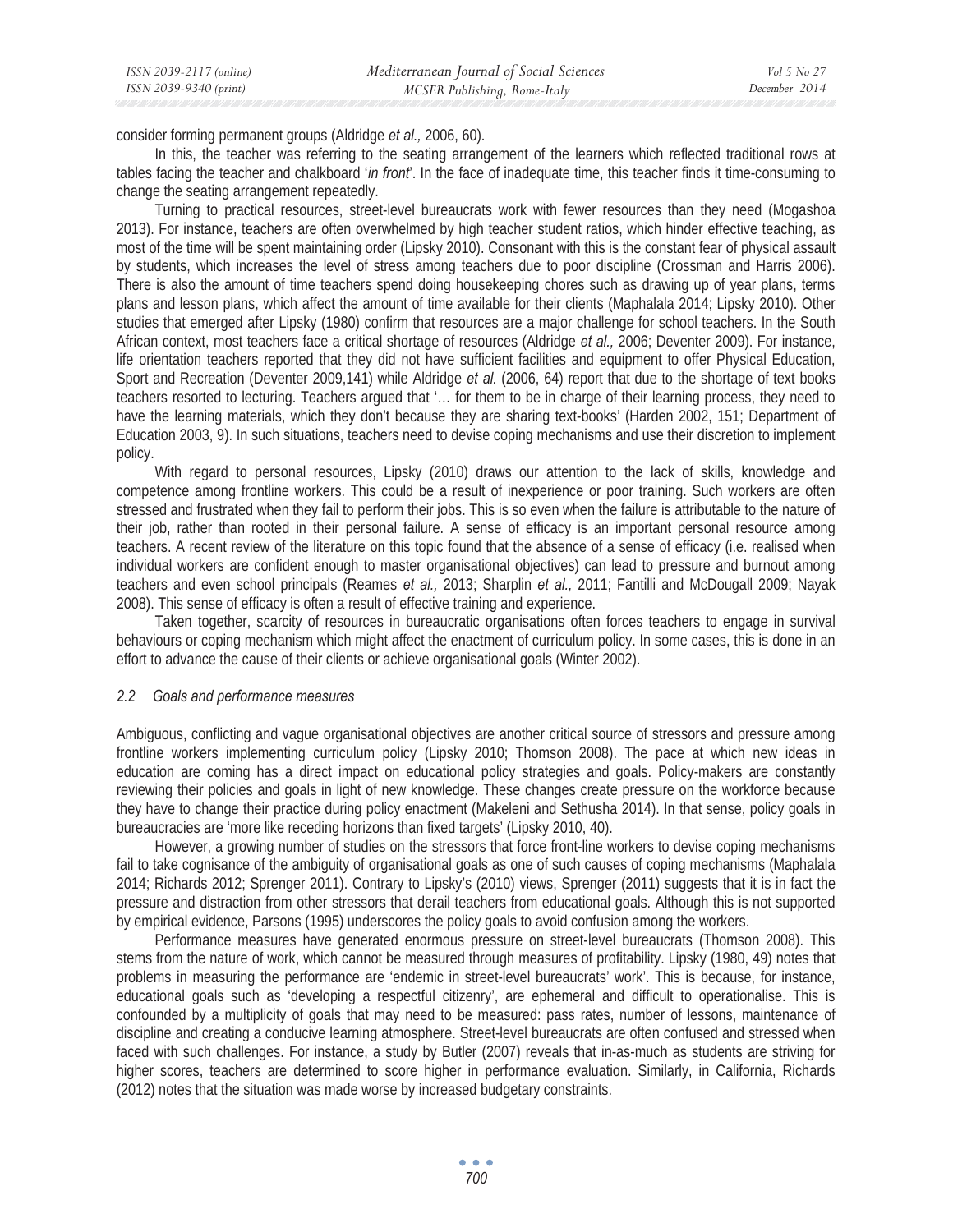#### *2.3 Relations with non-voluntary clients*

Lipsky (2010) identifies the non-voluntary nature of the learners as one primary source of stressors during curriculum policy enactment, which calls for coping mechanisms. The non-voluntary nature of clients has an implication on the quality of, for instance, teachers and learners. Teachers require a certain degree of compliance for them to successfully deliver the services. Failing to secure compliance can result in frustration and stress among workers. Compliance from their learners is crucial for effective learning. With this in mind, teachers often devise coping strategies to improve the quality of their interaction with learners.

Recent studies have used empirical data to demonstrate how the relations with non-voluntary clients pose a serious source of stressors for teachers enacting curriculum policy (Maphalala 2014; Richards 2012; Smith 2012; Sprenger 2011; Fantili and McDougall 2009). Lack of motivation, student apathy and poor attendance, which is coupled with discipline problems, was a common finding among these authors (Crossman and Harris 2006). Often, teachers spend the bulk of their teaching time in trying to enforce discipline. In a study carried out by Richards (2012, 56) one respondent remarked:

 *'…how we feel about education doesn't matter. … I feel like I shovel the curriculum down student's throats, instead of acting as a facilitator in their learning…'* 

Such a challenge calls for teachers to develop effective coping mechanisms if they were to stay in the profession or achieve the set educational goals.

Broadly, Lipsky views these three factors as the main sources of stress among street-level bureaucrats during enactment of curriculum policy which call for coping mechanisms. Although street-level bureaucrats are subjected to similar stressors in their organisations, they devise coping mechanism as individuals. Which coping mechanisms do teachers employ? The next section addresses this question.

#### *2.4 Coping mechanisms*

Coping mechanisms adopted by teachers in the course of implementing educational policies are varied but can be broadly classified into four types: personal coping mechanisms, professional coping mechanisms, social coping mechanisms and institutional coping mechanism (Murray-Harvey *et al.,* 2010). Personal coping mechanisms are attempts by teachers to focus on the positive side of their challenges and conditions of work (Brackenreed 2011; Murray-Harvey *et al.,* 2010). These involve knowing the nature of the work and understand one's capacity in order to set realistic goals that are attainable. Richards' (2012) study reveals that most teachers in California tend to have a positive attitude, no matter what goes on in their work situations. These are attitudinal coping responses (Lipsky 2010).

With regard to professional coping mechanism, scholars agree that teachers cope with their work conditions and stress by being well-organised in terms of preparation and planning, mastering pedagogic, as well as content knowledge of their subjects, which lead to planned problem-solving (Yeung 2012; Brackenreed 2011). Some scholars contend that such professional skills, attitude and intellect is realised after a lengthy process of professional socialisation of teachers (Sharplin *et al.,* 2011). With regard to social coping mechanisms, researchers have found that teachers often talk about their problems with family and friends and reflect on their situations as a coping mechanism (Hawk and Martin 2011; Murray-Harvey *et al.,* 2010).

Turning to institutional coping mechanisms, studies discuss the importance of talking to colleagues, supervisors and other formal structures within the school about specific problems as a common coping mechanism among educators (Brackenreed 2011; Murray-Harvey *et al*., 2010). Such a strategy gave the teachers an opportunity to share common experiences and solutions.

Previous research identifies several coping strategies, which include (1) 'creaming', (2) 'rubber stamping', (3) referrals, (4) working overtime and modifying the conception of work, (5) private goal definition and (5) withdrawal (Lispky 2010). Such studies fail to explain the impacts of coping mechanism on the implementation of educational policy. Such scholarship is void of African context. As a consequence, our understanding of coping mechanisms in South Africa is largely based on unsubstantiated assumptions. It is our contention that the current paper is an important step towards filling that gap in scholarship.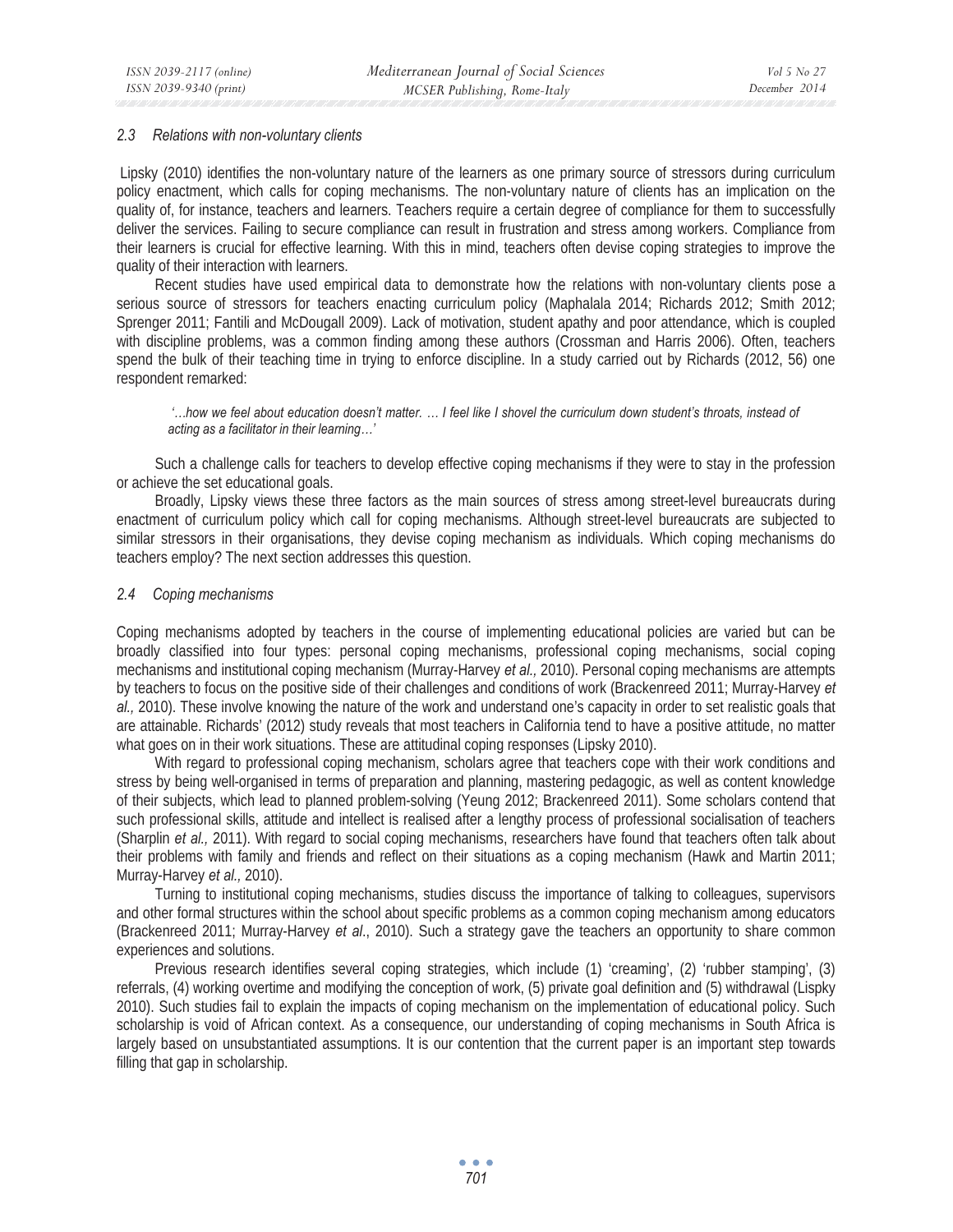## **3. Methodology and Methods**

This article emerged from a larger study, which applied Lipsky's (1980) street-level bureaucracy theoretical lenses to gain insight into the teachers' discretionary practices during policy enactment using The foci of the current paper were twofold: (1) to investigate the causes of coping behaviour among teachers and (2) to explore the nature of coping mechanisms deployed by teachers in the course of enacting educational policy. For this paper, the setting we have chosen for this exploratory study is a combined school (from Grade R to Grade 12) in Pietermaritzburg in South Africa. The research team comprised two qualified school teachers. The first author conducted all the fieldwork. His role as a teacher at this combined school privileged his access to discussions surrounding policy implementation, and access to study informants. As in Crockett and Wallendorf (2004), the second author provided analytical distance in both coding and analysis.

This study adopted a mixed methods approach. Multiple data sources were deployed to produce a deeper understanding of the everydayness of policy issues within the context of the school, and to capture those practices that are often taken for granted in most accounts of policy formulation and implementation. The multiple data sets allowed for different models of reality to emerge. These sources are illustrated in Table 1.

#### **Table 1.** Methods of data collection

| Data collection method           | Quantity                   |
|----------------------------------|----------------------------|
| <b>School-based observations</b> | 65 days (Monday to Friday) |
| <b>Field notes</b>               | 25 printed ages (A4)       |
| In-depth interviews              | 5 participants             |
| <b>Survey</b>                    | 26 participants            |

Here, qualitative data was collected by observation of teachers' daily activities for 65 days. Observations at the school were vital in deepening our experience of teachers within this particular school. The focus of the observations was on the teachers implementing the NCS. Insights from the observations were analysed before going on to conduct the interviews. We adopted an overt role and made our presence and intentions known to the group.

The survey method was used to collect the quantitative data. Insights from the qualitative data sources were used to develop a questionnaire to gather insights from 26 teachers out of the 32 at that school, to allow for the generalizability of the results to the study site. The questionnaires were distributed to 26 conveniently recruited teachers who agreed to take part in the study. Questionnaires were administered in a personal interviewing format, with each interview lasting approximately one hour, and responses were recorded verbatim. The questionnaires included closed questions and a space for open-ended comments. The space for open-ended comments allowed the interviewees a degree of freedom to explain their thoughts and highlight special areas in which they exercise discretion in the implementation of the NCS and to allow certain responses to be questioned in greater depth.

Prior to, during, and subsequent to, our immersion in the school environment, we kept detailed written fieldnotes, amounting to 25 A4 typed pages. Qualitative interviews were tape-recorded and then transcribed for analysis. Interview transcripts were read in detail several times and analysed following the principles for the analysis and interpretation of qualitative data (Spiggle, 1994). The analysis continued in an iterative fashion across all the data sources (Chitakunye and Maclaran, 2012). Frequency tables and bar graphs were used to present summary statistics. Cross-tabulation was used to explore relationships in the data. This choice has been made because cross tables are easy to understand and they also appeal to people who do not want to use more sophisticated measures. Using Lipsky's street-level bureaucracy theory as analytical tools provided us with realistic and valid descriptions of the causes and nature of coping behaviour among the teachers.

## **4. Results and Discussion**

The emic meanings of coping mechanisms during enactment of curriculum policy are presented in terms of four interrelated thematic dimensions, namely, scarcity of resources; clarity of goals and performance measures; and relationship with non-voluntary clients. The nature of coping mechanisms deployed by teachers is presented in the last subsection.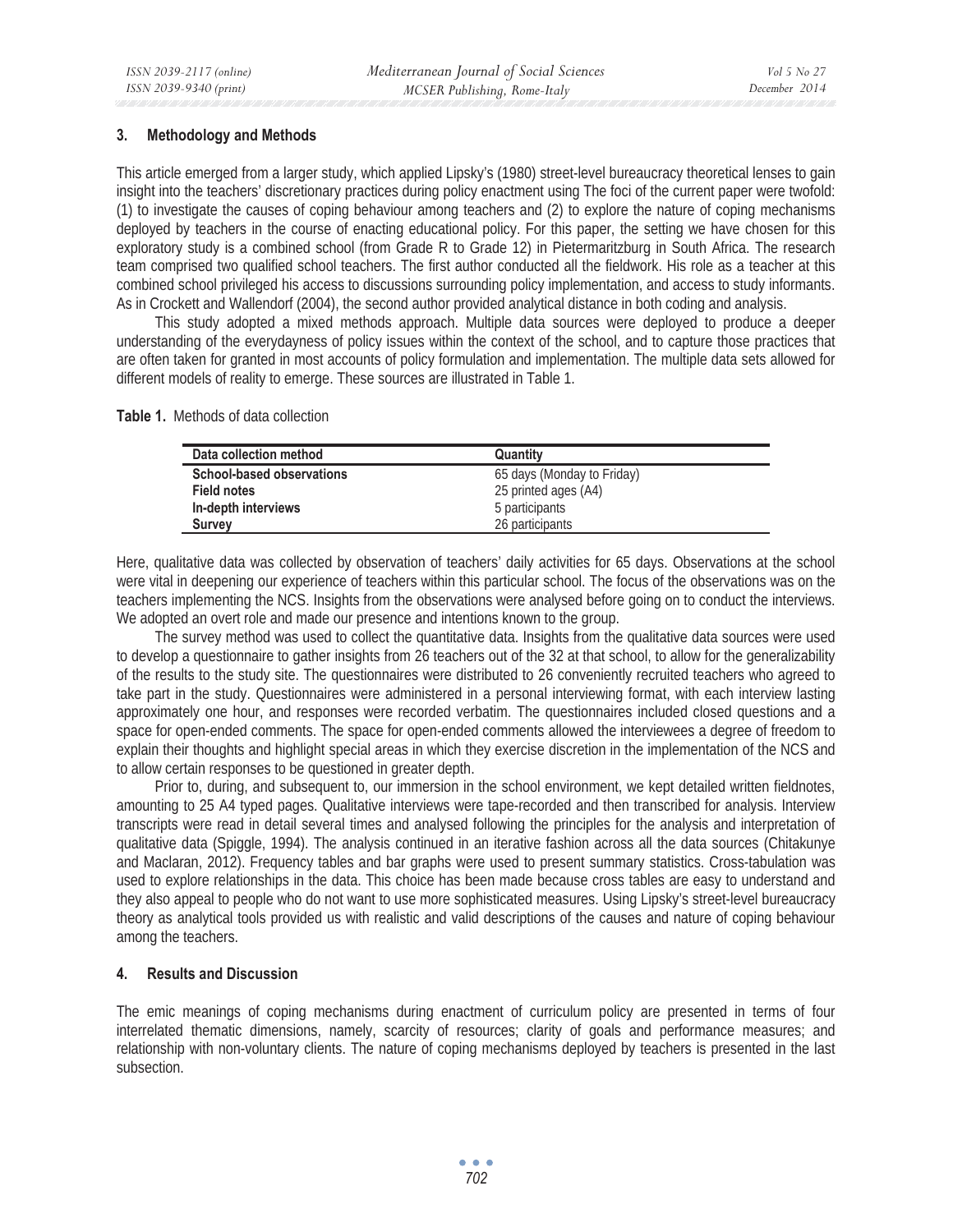## *4.1 Scarcity of resources*

Our findings reveal that some of the teachers complained about the workload and the resources available. On a scale of 1 to 5, with 1 being the lowest and 5 being the highest, 69.9% of the teachers were at 3, which meant that resources were adequate to some extent. Only 3.8% said the resources were not adequate at all. Some of those who complained are Physical Education teachers, who said they do not have enough facilities and equipment. For instance, they do not have a swimming pool and a proper soccer pitch. Because of that, they say they spent a lot of teaching time on travelling to hired grounds and swimming pools. Another group of teachers reported that they do not have whiteboards and enough computers that are connected to the internet. Few teachers (3.8%) said the resources were adequate, to a 'very great extent'. One teacher complained:

*We need more resources than we get. We need more charts, we need CD players, radios, we need overhead projectors, and there are times when you say need stuff and they tell there is no money for that. You know, we want to be creative in classrooms but you can't be really creative because you don't have the resources (Tr18).* 

This theme highlights the focal meanings and experiences that participants expressed towards the scarcity of resources within the school. Our observation shows that resources at this school were generally inadequate. It emerged that a shortage of resources forced the teachers to improvise and use their discretion in order to cope. Figure 1 illustrates the responses of teachers when asked about the adequacy of the resources in the implementation of the NCS.



## **Figure 1.** Adequacy of resources

Our findings indicate that the shortage of resources included shortage of manpower, which translated into a heavy workload for the few educators. Figure 2 illustrates the responses of teachers when they were asked about their workload.



**Figure 2.** Daily workload in implementing NCS

Because of the workload and other factors, some teachers complained that this is making their job very difficult. For instance, only 7.7 % of the teachers said their job is a 'bit light' and 26.2% said their job is 'just about right'. Most of these are either part-time or assistant teachers; 46% of the teachers said their job was heavy, while 19.2% said the job was too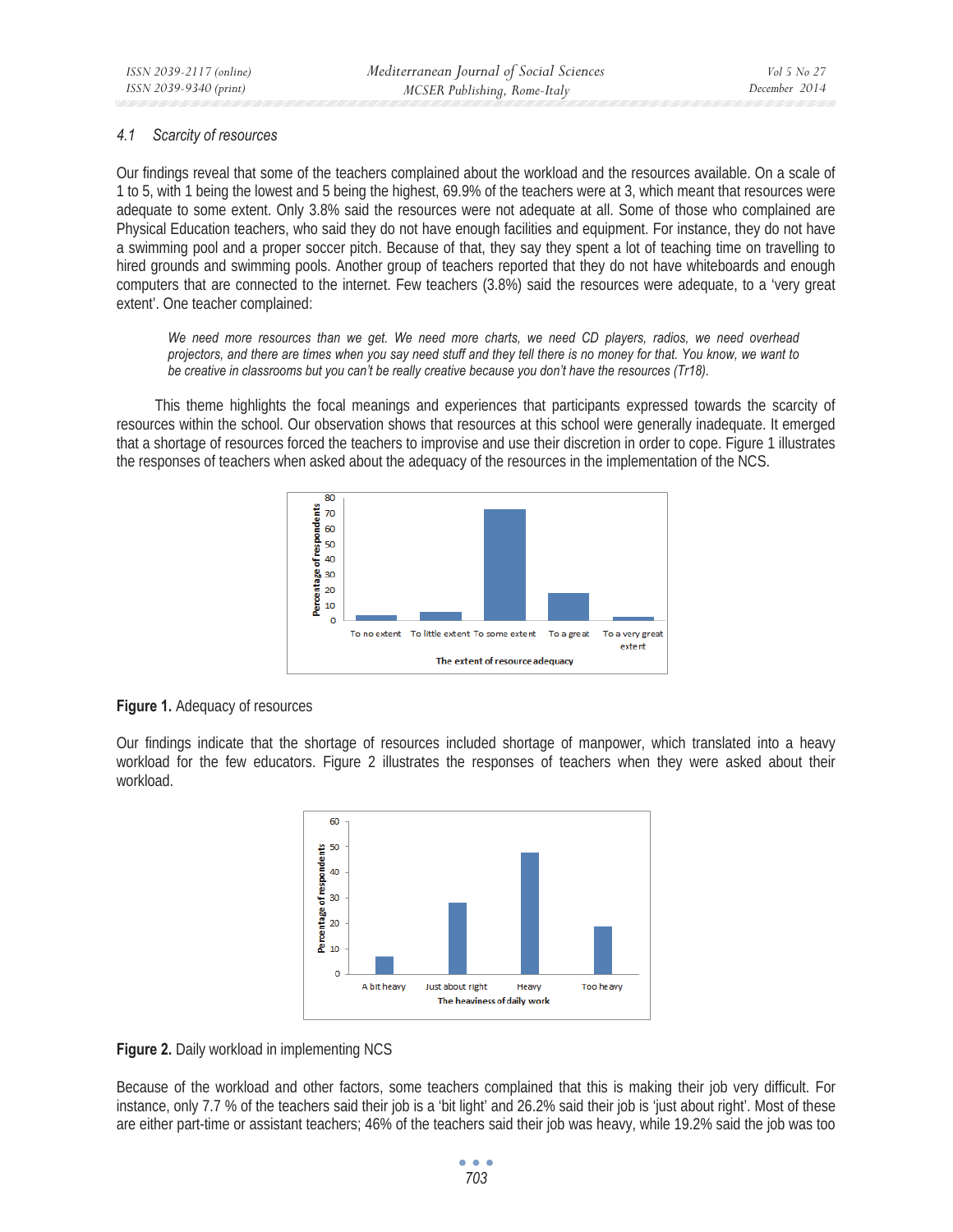heavy for them. Most teachers complained about administrative work, which takes up large proportion of their time. The same work is demanded by the Department of Education and the school management in two different formats. As a result, much of the teachers' time is spent doing these administrative tasks instead of teaching, making the teachers' work very onerous.

It emerged that teachers teach across a number of subjects which have different learning outcomes and assessment standards. Each subject has its own administrative and clerical work. For example, Tr8 said:

#### *'…all I want about teaching is teaching the learners and not much about administration…' (Tr8).*

Our study found that time was another critical resource that was in short supply. This factor forces teachers to use discretion in order to do all their work in the limited time. Our findings indicate that the majority of teachers (46.2%) spent 61 to 80% of their working day in the class with the learners, while only one teacher (3.8%) spent less that 20% of the day with the learners.

There was a difference between the percentage of time that is devoted to face-to-face tuition between respondents who were full-time and some who are part-time. Part-time teachers spend less time with the learners than the full-time teachers do. It follows that if a teacher spends 61 to 80% of the time with the learners, only 20% of the time left is for administration work. Many teachers complained that this is not enough time. To cope with this, teachers use their discretion. One respondent said that:

#### *With time and experience you develop techniques around this problem. You use short cuts (Tr25).*

The use of *'short cuts'* entails the use of professional discretion by the teachers as a way of coping with the pressure that comes with implementing the NCS. In many cases, this involves window dressing and doing what is comfortable for the teacher and the learners. This is reinforced by Tr18, who had this to say:

#### *You cannot do everything that is required by the policy. I only do what I can. (Tr18).*

This is consistent with our observations. At certain times of the term, it was observed that teachers work after hours and during weekends. Our study empirically validates the assertion that scarcity of resources in schools is a major cause of stress among teachers. The findings are barely distinguishable from Lipsky (2010) and Aldridge *et al.* (2006), who identified such scarcity as a major factor which compels educators to devise coping mechanisms. Aldridge (2006) reports that, in order to save time teachers often shun teaching methods that they think consume a lot of time and resort to the lecture method. In terms of practical resources, Deventer (2009, 141) reports that Life Orientation teachers in South Africa reported that they did not have sufficient facilities and equipment to offer Physical Education and Sport and Recreation. Lipsky (2010) argues that lack of personal resources (proper training and experience) among newly qualified teachers lead to increased stress and the devising of coping mechanisms.

#### *4.2 Clarity of goals and performance measures*

Another factor which forces street-level bureaucrats to use discretion in order to cope with their work conditions is related to the clarity of goals and performance measures in the NCS policy. Our study sought to find out whether the goals are clear, specific and reasonable. In responding to the reasonability of NCS goals, TR4 stated:

*Some of the Department's requirements are unpragmatic… if you want to know how unpragmatic they are… I got a fax today saying I must bring my Physical Education tasks for moderation and I need to bring my best learner, middle learner and the worst learner so that they can be moderated. However, according to assessment standards and the learning outcomes, my task was a hike on the mountain and the other one was carrying poles over the football goals, so*  how am I going to carry the 'mountain and the best learners and the worst learners' for moderation... absolutely *unpragmatic (Tr4).* 

On the issue of clarity, 46.9% of the respondents said the goals of the NCS are clear 'to some extent', which meant level four on a scale of 1- 5, with five being very clear; 11.5% indicated that policy goals are clear 'to a little extent' (level 2). Only 7.7% of the respondents said the policy goals are very clear in stating what should be done by the teachers and supervisors. Although some respondents said the objectives and requirements are clear, they also said some of the requirements are not reasonable (Tr4).

In addition to the above, our study asked the respondents to rate the policy goals on the level of specification with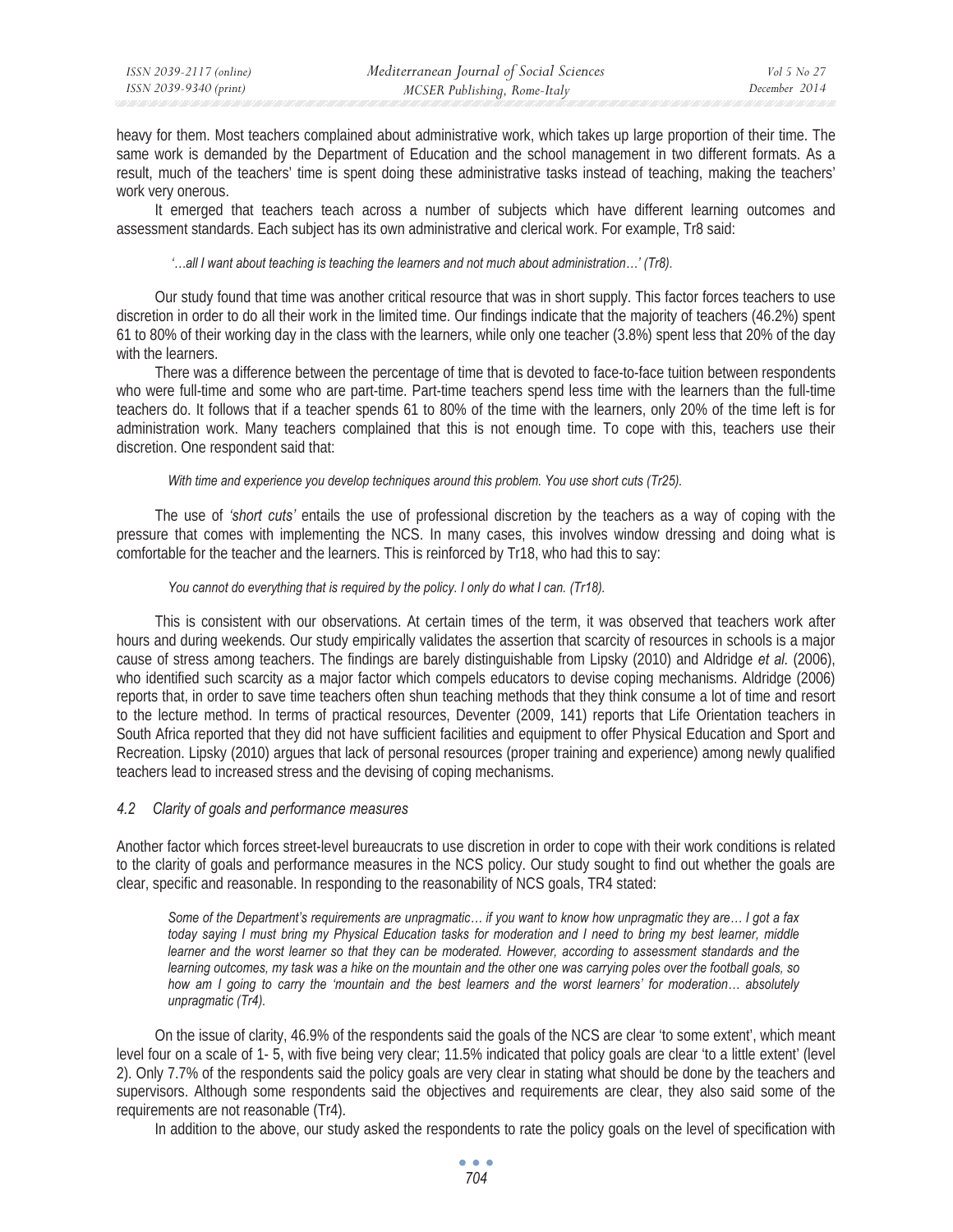level 1 (very general) and 5 (very specific). A larger proportion (26.9%) of respondents said policy directives were very specific (level 5). Only one respondent (3.8%) said the policy was very general (level 1). The understanding of whether a policy is general or specific is critical in policy implementation. This allows room for discretion when the policy directives are very general and the reverse is true when they very are specific. Figure 3 shows the response of teachers on the way they understand the policy goals in terms of clarity.



## **Figure 3.** Extent of the clarity of goals

When policy goals are not clear and specific, it is difficult for street-level bureaucrats to implement the policy correctly. In connection with this, one teacher said:

 *'…some of the terms used in the policy are difficult to understand. There is a word in the Arts and Culture Learning Area Statement that I don't even know the meaning of. The word is not in the dictionary…' (Tr3).* 

Most frontline workers lack confidence in what they do, particularly when they do not understand what the policy requires of them; 42.3% of the respondents indicated that it is *'quite easy'* for them to tell that they have done their work correctly with 7.7% saying it is very easy for them to tell that they have done their work correctly, Table 2 shows the responses of teachers when they were asked how easy or difficult it is to be sure that they have done their work correctly. Although a small proportion (19.2%) of the respondents said it is 'quite difficult' to be sure that they have done their work, it is important to note that this is a significant proportion.

| Table 2. Extent to which they know they have done work correctly |
|------------------------------------------------------------------|
|------------------------------------------------------------------|

|                    | Frequency | <b>Percent</b> | <b>Cumulative Percent</b> |
|--------------------|-----------|----------------|---------------------------|
| Very difficult     |           | 3.8            | 3.8                       |
| Ouite difficult    |           | 19.2           | 23.1                      |
| Somewhat difficult |           | 26.9           | 50.0                      |
| Quite easy         | 11        | 42.3           | 92.3                      |
| Very easy          |           |                | 100.0                     |

Table 2 indicates that a small proportion (7.7%) of the teachers is sure that they have done their work correctly, about 41- 100% of their working time. The same percentage (19.2%) who said it was difficult for them to be sure that they have done their work correctly also said they are only sure that they have done their work correctly less than 20% of the time. In was interesting to note that 42.3% of the teachers indicated that it was 'quite easy' for them to tell that they have done their work correctly.

Although our findings confirm Lipsky's (2010) claims on the effect of ambiguity of goals and performance measures on causing stress and coping mechanisms among teachers, they do not support previous research in this area. In fact, contrary to what was previously thought, we found that at least 46.9% of respondents were satisfied with the policy goals. Our findings substantiate Sprenger's (2011) suggestion that it is, in fact, the pressure and distraction from other stressors that derail teachers from educational goals.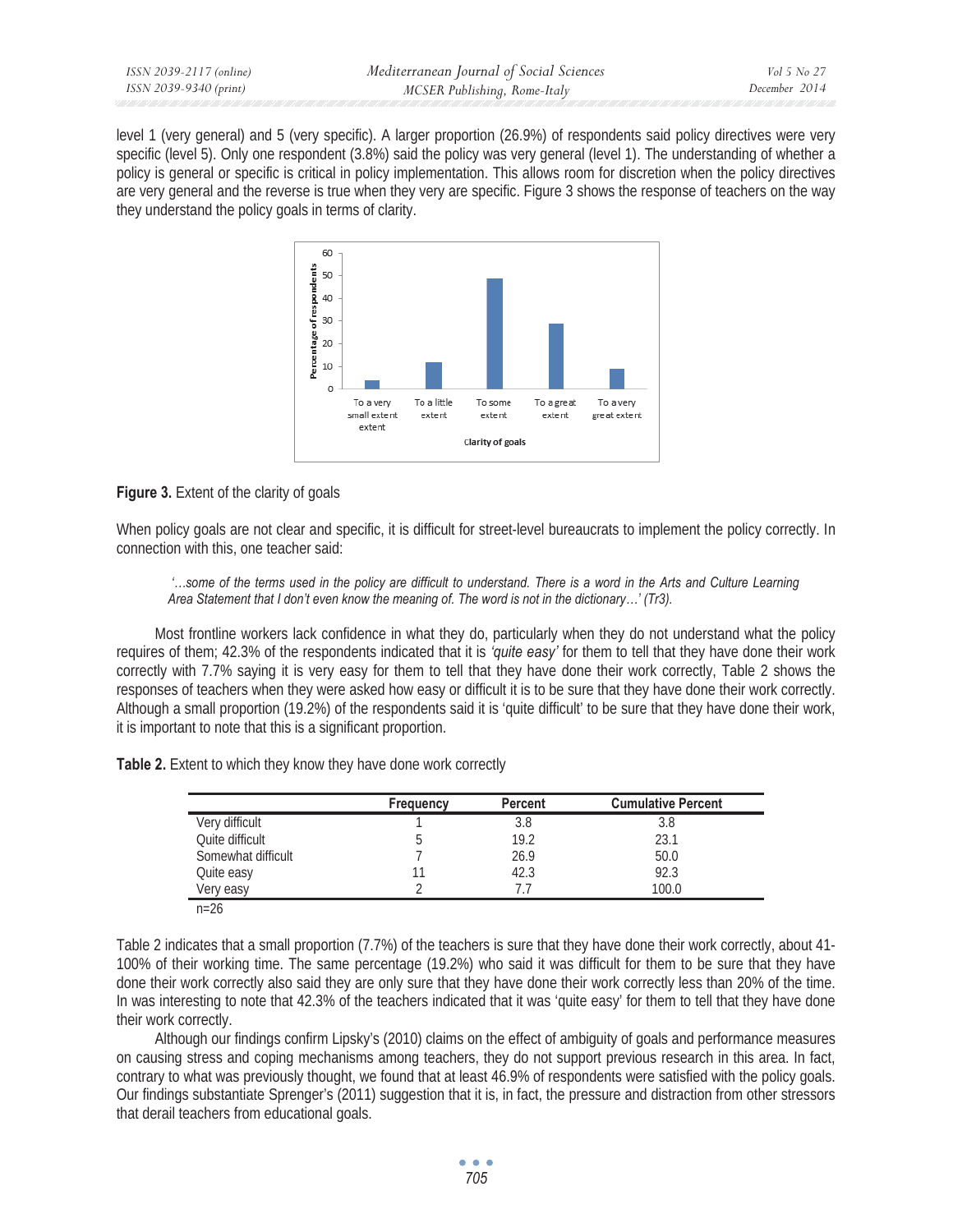#### *4.3 Relations with non-voluntary clients*

All the teachers complained about the attitude of learners towards education. They noted that this was one major area which brought them stress every day. Some educators made the following comments concerning the non-voluntary nature of learners as a source of stress.

*'…If there is anything that stresses me in being a teacher, it is the attitude of learners towards their education…' (Tr16) '…Some learners told me that if they failed their examinations it is my problem as a teacher. Those learners told me that learners should not work very much but the teachers...' (Tr20)* 

*'…The NCS requires that some of the assessments must be done as projects at home. Collecting such assessments from learners for marking is a nightmare…' (Tr12)* 

For these participants, maintaining discipline in their classes was taking up a significant proportion of their time. This was a common paradox that arose in the interviews. This problem was made worse by the national legislation on how teachers should treat learners in terms of what they say to them, verbally or otherwise.

As raised by Lipsky (2010), the evidence we found confirms that the relations with non-voluntary clients are a major source of stress among teachers. This problem is often manifested in poor discipline, lack of motivation and poor attitudes towards school work by learners and it causes educators to devise coping mechanisms. These findings are consistent with the literature (Richards 2012; Smith 2012; Sprenger 2011; Fantili and McDougall 2009). For instance, in a study of stressors among teachers in California, Richards (2012) reports that respondents felt as if they were forcing learners to learn.

#### *4.4 Which coping mechanisms do teachers use?*

Our study identified six broad themes that emerged as broad classes of coping by educators in order to survive their conditions of work. These are presented here.

## *4.4.1 Creaming of the faster and obedient learners*

Our study sought to reveal how the teachers cope with their workload in the implementation of the NCS. Many teachers complained about workload. One teacher said:

*'…where it comes to assist the learners individually, they choose those who are capable of making very good marks and assist them. Actually, those learners come to me. In other words, it is by self-selection. You cannot treat everyone the same…' (Tr9).* 

This is what Lipsky (1980, 107) says when street-level bureaucrats are confronted by more clients than can readily be accommodated. They often choose (or skim off the top) those who seem mostly likely to succeed in terms of the criteria of bureaucracy. This happens despite the formal requirement by the policy to treat learners equitably. In Lipsky's terms, this is called 'creaming' (1980, 107).

Another way in which teachers are practising creaming is by choosing those learners with special needs, or who are slow in grasping some concepts and giving them special attention. For instance, Tr1 and Tr6 have a special programme for learners with isiZulu language problems. Every Friday, they offer remedial lessons to those learners for a period of one hour. Lipsky (1980, 107) calls this a form of creaming in which clients who are at 'high risk' are selected.

## *4.4.2 Rubber stamping*

Most teachers also cope with the pressure of their work by *'rubber stamping'*, because they do not do baseline assessment, as required by the policy. They said that there is a promotional requirement from each grade or phase to the next. If a learner does not meet this requirement he or she does not proceed to the next grade or phase. In that case, what is the purpose of doing baseline assessment? Lipsky says teachers use the judgements of children's previous teachers in their informal assignments as early as the second grade. Rubber stamping also happens in peer moderation assessment tasks, which are given little attention by teachers. In this case teachers endorse or *'rubber stamp'* the judgements made by the previous teachers (1980, 129).

In response to increased workload, respondents indicated that they do not give full attention to the work that has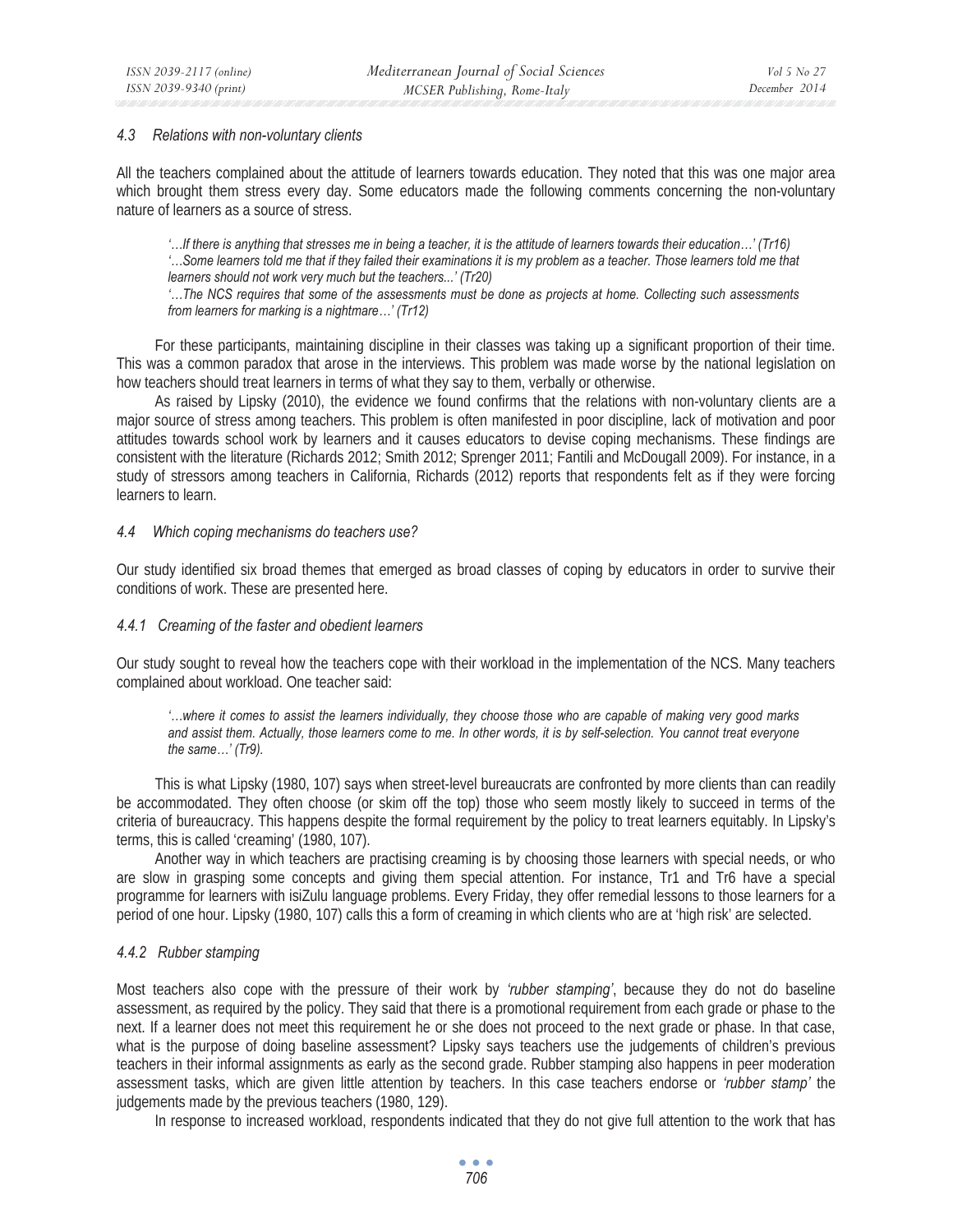already been done by a colleague. This often happens during peer moderation, where teachers simply rubber stamp. These findings substantiate Lipsky's (2010) assertion that rubber stamping is a mechanism of coping with work conditions.

### *4.4.3 Referral of stressful cases*

It was observed that, in some cases where children needed special attention, teachers referred difficult or problem cases to other people employed in the organisation or to other organisations. For instance, teachers refer some disciplinary cases to phase co-ordinators and at times to the school management. According to Lipsky (1980, 133), this usually happens when novices as supervisors ask more experienced workers to handle clients who present difficulties. This coping mechanism arises not because cases defy a teacher's ability to handle them, but because they interfere with routine procedures in class.

It also emerged that teachers 'develop sanctions to punish disrespect to routines of order' (Lipsky 1980, 125). Many teachers reported that at times they send children for detention if the children commit *'educational sins'*. In concurrence with Lipsky's assertion that 'teachers in traditional schools fear the removal of sanctions that, rightly or wrongly, they believe to be effective deterrents to student misconduct' (Lipsky 1980, 125), teachers complained that the banning of corporal punishment in schools is making their job difficult. Most teachers agreed that the current forms of punishment may not be effective. This is captured in the following statement:

*'…the position of this school as a biblically-based school is compromised when corporal punishment is removed from schools…' (Tr7).* 

Our findings suggest that teachers referred job tasks that they thought were beyond their capacity as a way of coping. Brackenreed (2011) and Murray-Harvey *et al.* (2010) call such strategies institutional coping mechanism, where teachers turn to formal structures within a school in order to cope with their work situations.

#### *4.4.4 Working overtime and modifying the conception of work*

In order to cope with a heavy workload, most teachers use their spare time, weekends and evenings to meet deadlines and finish school work, as illustrated by the extracts below:

*'…OBE requires that you do a lot of admin (paper work) so you end up rushing the children so that you can complete admin records. There you actually spend less time with the children… then at times you have to do admin after hours, you do some on weekends, evenings and at times during holidays…' (Tr3).* 

*'…I use my spare time; I sacrifice my own time to do the work… at times I swap the subjects because the load of subjects is not the same. For instance Arts and Culture and Maths… Arts and Culture is one lesson a week for Maths you need more time for children to understand. In that case I can take time from other subjects and give it to Maths in order to help the learners…' (Tr6).* 

*'…I have to stretch myself. That means I have to work extra hours, three times a week I wake up at night to do school work. I can't type very fast using the computer. So I need to work more hours on my work on the computer. They need to find a typist who can do all these things and I spend most of my time with the learners…' (Tr7).* 

For these participants, there is a need to work extra hours in order to cope with their work. At times teachers, as street-level bureaucrats, cope with work pressure by modifying their conception of work (Lipsky, 1980, 143). He says that street-level bureaucrats cope with job stresses by modifying their conception of work and their conception of clientele to be served, as illustrated by Tr20:

 *'Teaching is now part of my life. I don't even feel burdened even if I am doing it at home or during holidays or even picnics. I join family time with work life' (Tr20).* 

Our data sets indicate that teachers work overtime and modify the conception of work in order to plan and prepare for lessons and to mark, even at home. This is termed a professional coping mechanism (Brackenreed 2011; Johnsson 2012). However Sharplin *et al.* (2011) observe that professional coping mechanisms come with experience. The conception of work is altered to extend it beyond the classroom and normal working hours.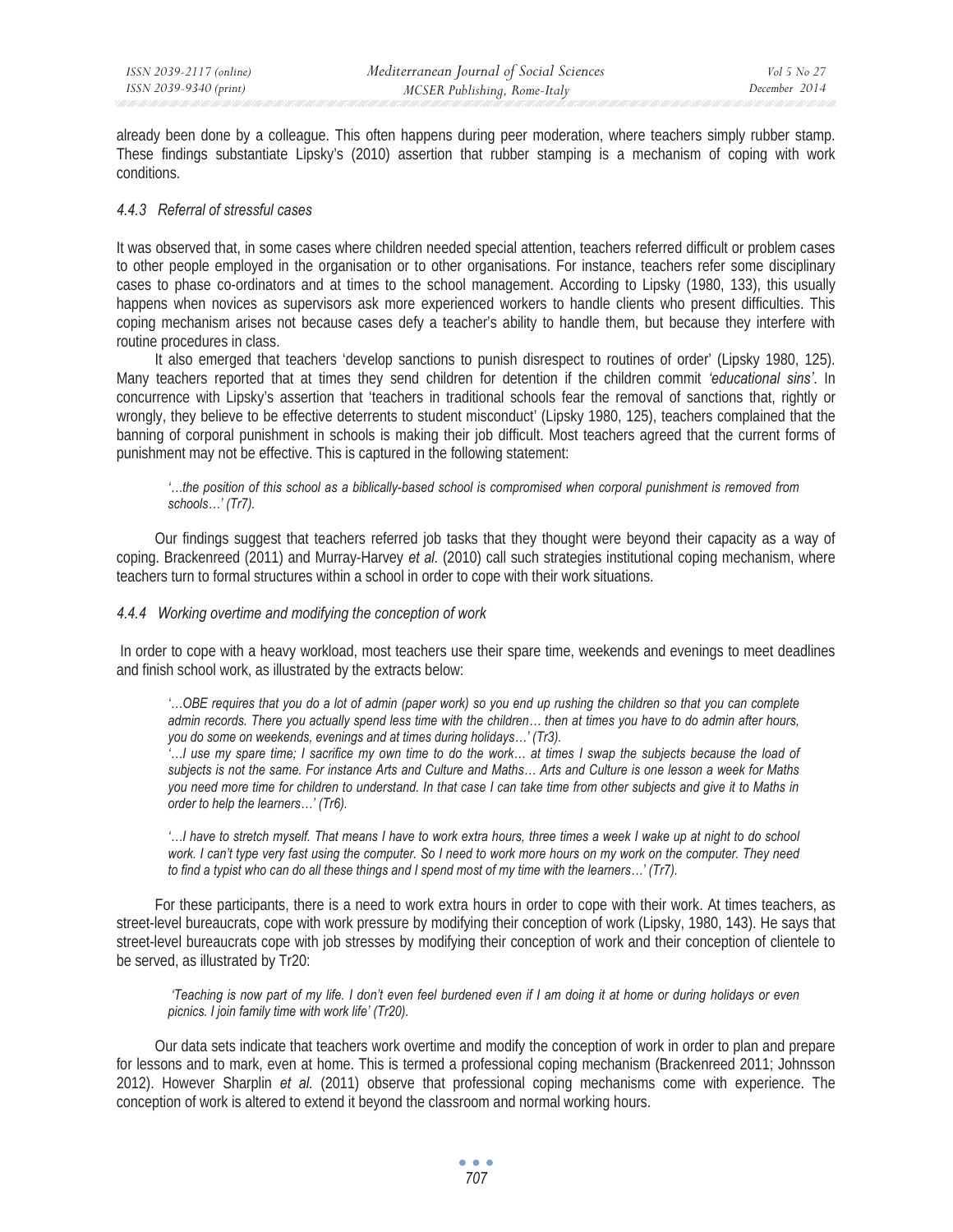## *4.4.5 Private goal definition*

Another way in which teachers modify their conception of work is by focusing on a few aspects of their job. Some teachers complained about the discipline among the learners. They said that if you want to focus on *'perfection'* from our learners you will never find it (Tr9). They argue that it is better to focus on your subject. Lipsky calls this coping mechanism 'private goal definition' (1980, 145). He says teachers are oriented toward classroom control or toward cognitive and personality development. It is, however, important to note that a lack of discipline may hinder proper learning in class, too.

## *4.4.6 Withdrawal from stressful situations*

One respondent said that coping with work demands is very difficult. For this reason, this respondent is thinking about quitting the job next year.

*'…I sleep very late, I come here very tired. I can't manage when I am tired. That's the reason I want to resign. I cry every day, I teach seven learning areas, some of which I don't know much about…' (Tr17).* 

Lipsky says that 'idealist young teachers quit either because they cannot tolerate the pettiness of their supervisors or they have an inability to teach as they would like or were trained to teach' (1980, 143). Lipsky notes that street-level bureaucrats show different withdrawal attitudes. Some of the withdrawal manifestations among street-level bureaucrats are absenteeism, high turnover and general slowdowns. This particular school has been losing at least five teachers per year for the past two years. Although only one teacher in our study reported that he was quitting the job because he could not cope, academic literature is filled with such cases (Richards 2012; Sharplin *et al*., 2011). In some cases, withdrawal coping mechanism does not result in quitting but teachers withdraw psychologically by maintaining a low profile or taking time off (Hawk and Martin 2011; Sharplin *et al.,* 2011; Timperley and Robinson 2000).

## **5. Discussion and Conclusions**

First, our study sought to explore the factors that cause teachers to devise coping mechanisms during curriculum policy implementation. Our data suggest that teachers are pressurised into coping strategies due to three broad factors, which are the scarcity of resources, clarity of goals and performance measures, and relations with non-voluntary clients. Scarcity of resources was deemed to be one of the major factors that presented undue pressure on teachers. These resources were both practical and theoretical resources. Teaching and learning materials were so scarce that teachers had to implement curriculum policy with such limited resources. Teachers were also overwhelmed by the number of learners which made the maintenance of classroom discipline a challenge. Limited personal resources among them were also identified as limited experience by some educators. Time, as a resource, was always in short supply, as shown in our findings. It is apparent that scarcity of resources hinders policy implementation and forces teachers to devise coping mechanisms. What is the nature of such coping mechanisms?

The results of our study indicate that although respondents are faced with similar stressors during the enactment of policy, they devise different coping mechanisms. Although different scholars have classified coping mechanisms into classes such as personal coping mechanisms, professional coping mechanisms, social coping mechanisms and institutional coping mechanism (Murray-Harvey *et al.,* 2010), our characterisation of coping mechanisms follows Lipsky's conceptualisation of such mechanisms. Consequently, our conceptualisation of coping mechanisms falls into these classes; 'creaming', 'rubber stamping', referrals, working overtime and modifying the conception of work, private goal definition, and withdrawal. With regard to creaming, teachers focus on learners that they think have the potential to do well, or those who were willing to co-operate, and gave little attention to those who lacked motivation and are confrontational towards the teachers. These findings confirm previous findings in the academic literature, where respondents resorted to non-confrontational coping devices in order to cope with their work situation, by focusing attention on clients who reciprocated their efforts (Richards 2012; Brackenreed 2011).

Our study has gone some way towards enhancing our understanding of the causes of coping mechanisms among teachers in the South African context. Our observation has crucial implications for teachers, school management teams and policy-makers. This work has revealed that, regardless of social or economic context, teachers will often face stress during curriculum enactment, which will call for coping mechanisms. In some cases, such coping mechanisms are devised to attain organisational goals, but in most cases they are designed to make working conditions comfortable. The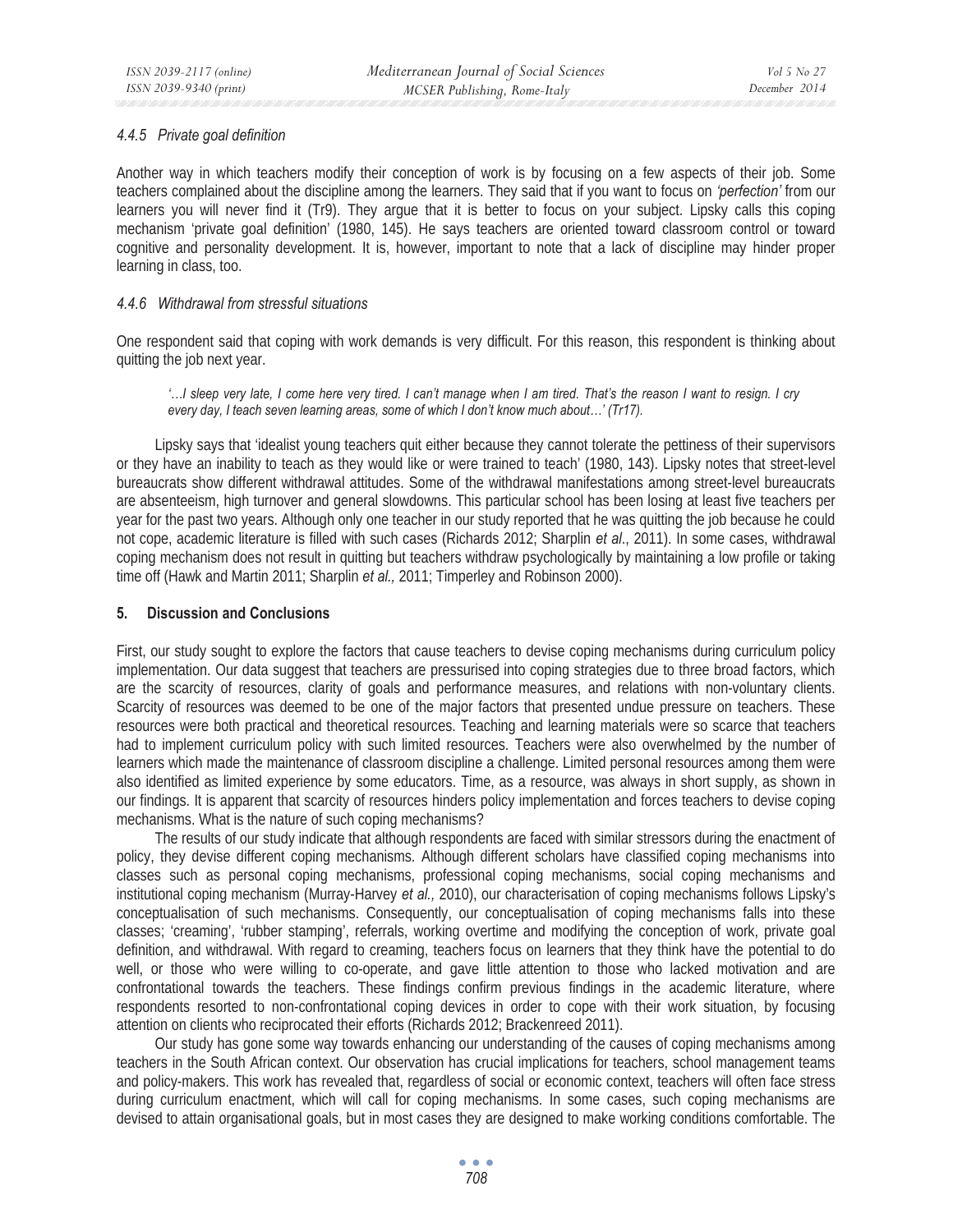| ISSN 2039-2117 (online) | Mediterranean Journal of Social Sciences | Vol 5 No 27   |
|-------------------------|------------------------------------------|---------------|
| ISSN 2039-9340 (print)  | MCSER Publishing, Rome-Italy             | December 2014 |

resultant coping mechanisms have important implications for educational policy implementation. The school management teams have a special role in providing adequate resources, where possible.

In terms of different coping strategies adopted by teachers, our findings contribute to the knowledge about positive and negative coping mechanisms adopted by teachers. It is apparent that curriculum policy outcomes might be a product of coping mechanism of teachers. Educational managers should encourage coping mechanisms that are designed to attain policy goals under prevailing challenges that teachers face. Coping strategies that are meant to make the work of teachers more comfortable at the expense of policy goals should be discouraged.

Horizontal interactions (between colleagues) and vertical interactions (between teachers and line managers), which our study did not explore, could be another source of stress during the enactment of curriculum policy. Further research in line with this potential source of stress might extend our scope of understanding sources of stress. In spite of this, we believe that our work could be the a starting point for more elaborate studies to understand the causes and nature of coping mechanisms devised during curriculum policy enactment in South African schools, in particular, and in the developing world, in general.

#### **References**

- Aldridge, J. M., Rüdiger C. Laugksch, Seopa, M. A. & Frasera, B. J 2006. Development and Validation of an Instrument to Monitor the Implementation of Outcomes-Based Learning Environments in Science Classrooms in South Africa. *International Journal of Science Education* 28, 45-70.
- Arnould, E. J. & Wallendorf, M. 1994. Market-oriented ethnography: interpretation building and marketing strategy formulation. *Journal of Marketing Research,* 31, 484-504.
- Bergen, A. & While, A. 2005. 'Implementation Deficit' and 'Street-level Bureaucracy': policy, practice and change in the development of community nursing issues. *Health and Social Care in the Community,* 13, 1 - 10.
- Brackenreed, D. 2011. Inclusive education: Identifying teachers' strategies for coping with perceived stressors in inclusive classrooms. *Canadian Journal of Educational Administration and Policy,* 122, 1 - 36.

Butler, R. 2007. Teachers' achievement goal orientations and associations with teachers' help seeking: examination of a novel approach to teacher motivation. *Journal of Educational Psychology,* 99, 241-252.

Chitakunye, P. 2012. 'Recovering children's voices in consumer research'. *Qualitative Market Research: An International Journal,* 15, 206 - 224.

- Chitakunye, P. & Maclaran, P. 2014. Materiality and family consumption: The role of the television in changing mealtime rituals. *Consumption Markets and Culture,* 17, 50 - 70.
- Crossman, A. & Harris, P. *2006*. Job Satisfaction of Secondary School Teachers. *Educational Management Administration & Leadership, 34*, *29 - 46*.
- Department of Education 2003. *Systematic Evaluation: Foundation Phase Main Stream,* Pietermaritzburg, Department of Basic Education.
- Deventer, K. V. 2009. Perspectives of Teachers on the Implementation of Life Orientation in Grades R-11 from Selected Western Cape schools. *South African Journal of Education,* 29, 127-145.
- Fantilli, R. D. & Mcdougall, D. E. 2009. A study of novice teachers: Challenges and supports in the first years. Teaching and Teacher, Master of Home Science, 814 - 825.
- Gorman, G. E. & Clayton, P. 2005. *Qualitative research for the information professional A practical handbook*, London, Facet Publishing.
- Grimaldi, E. 2012. Analysing policy in the context(s) of practice: a theoretical puzzle. *Journal of Education Policy,* 27, 445-465.

Harden, R. M. 2002. Learning Outcomes and Instructional Objectives: is there a difference? *Medical Teacher,* 24, 151-155.

Hawk, N. & Martin, B. 2011. Understanding and Reducing Stress in the Superintendency *Educational Management Administration & Leadership* 39, 364 - 389.

Johnsson, M. 2012. Street-level bureaucracy, professionalism, and war. Understanding the formation of force conduct in contemporary counterinsurgency operations. *Higher Education Seminar.* 

Keddie, A. 2013. Thriving amid the performative demands of the contemporary audit culture: a matter of school context. *Journal of Education Policy,* 28, 750-766.

Lipsky, M. 1980. Street-level Bureaucracy: Dilemmas of the individual in public services. New York, Russell Sage Foundation.

Lipsky, M. 2010. Street-level Bureaucracy: Dilemmas of the individual in public service, 30th Anivesary Expanded Edition. New York, Russell Sage Foundation.

- Magashoa T. 2013. The Role of Members of School Management Teams in Curriculum implementation and management: A Case Study of Selected School s in the Gauteng Province (Republic of South Africa). *Mediterranean Journal of Social Sciences, 4 (14) 135 – 140.*
- Makeleni, N., & Sethusha, M. J. 2014. The experiences of Foundation Phase Teachers in implementing the curriculum. *Mediterranean Journal of Social Sciences 5 (2) 103 – 109.*
- Mansfield, C. F., Beltman, S., Price, A. & Mcconney, A. 2012. 'Don't sweat the small stuff:' Understanding teacher resilience at the chalkface. *Teaching and Teacher Education,* 28, 357-367.